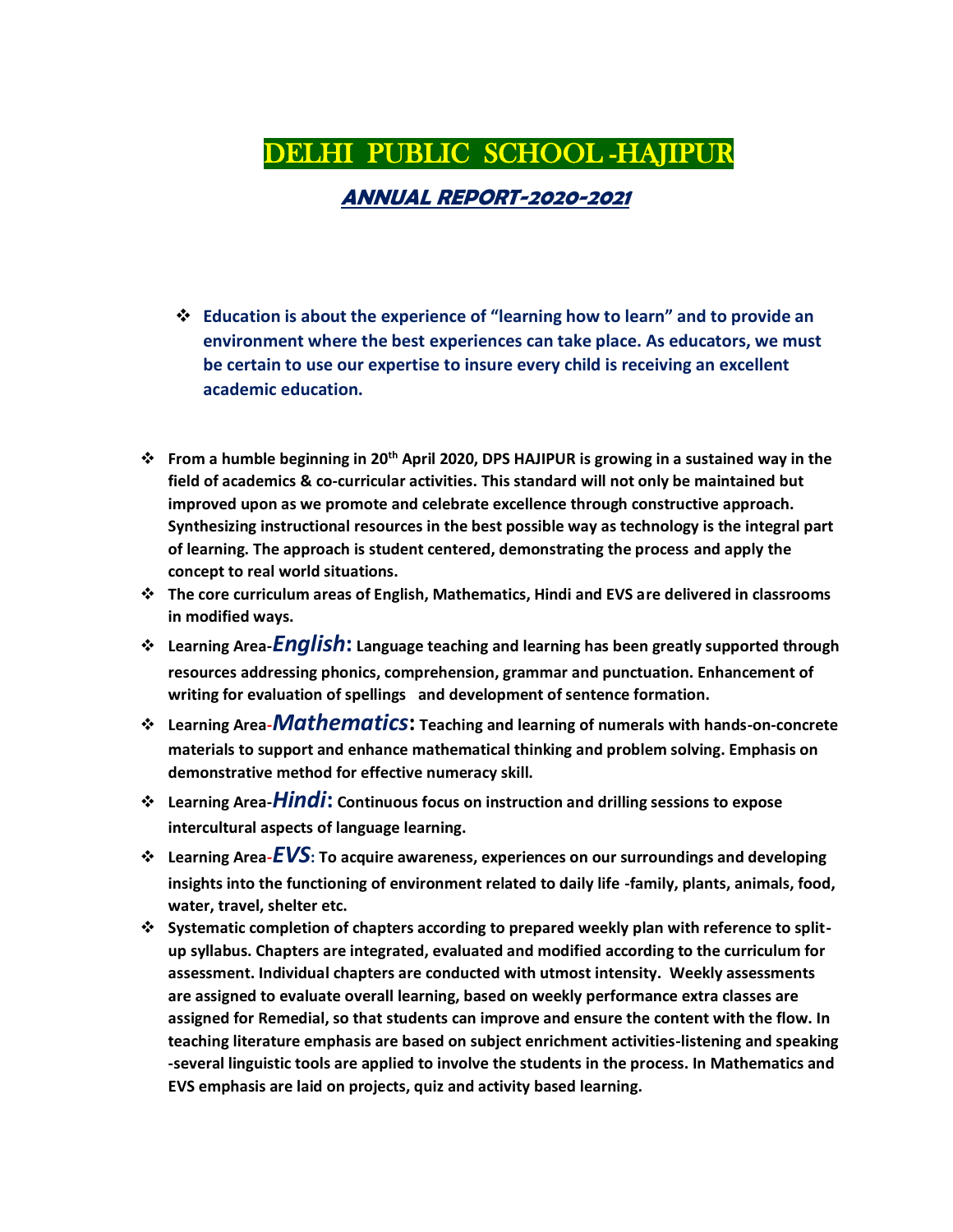- ❖ **Formative assessment within a lesson while learning provides areas for improvement and ensures the content meets learning needs. Activities enhance development of non-cognitive skills too- such as discipline, attendance, collaboration, sincerity, behaviour, problem solving and quest to learn and enhancing time management skill. It brings out the originality and inquisitiveness.**
- ❖ **As parents and teachers are partnering the children, so it's an opportunity to work together as a team in order to facilitate the child. Each has an important perspective to share, so to appreciate the concern and involvement monthly PTMs are conducted. Weekly Parents orientation workshops are an informative approach about our action plan in motion of the child's success. It helps us to prepare a prioritize feedback about child's progress-Expected learning, Evaluation, Strong and weak subjects, Strengths and weakness, Home assignments on time, class discussions and activities, Missed classes, Academic progress.**
- ❖ **Near about 33% syllabus has been completed and continuous reflection on process and practice to provide overall guidance to the students, encouraging creativity, promote imaginative and innovation. The process allows identification of areas for improvement and action thus the arrangements doesn't need repetition of syllabus further.**
- ❖ **Periodic Test-I was conducted in the month of July 2020 to evaluate the scholastic subjects in the academic year. Number of lessons will gradually increase from Periodic-I to other Assessment and Final Exam which would prepare students to acquire confidence for appearing in the Final examination.**
- ❖ **Observers from DPSS had been nominated to observe our classes from 24th Aug-28th Aug 2020. The observation encourage opportunities of best practices and participation in classroom.**
	- ❖ **Month of September embarked on a new dimension with the beginning of middle school classes: VI & VII on 27th Aug 2020.**
	- ❖ **Improving the effectiveness of teaching programs right after the Periodic Test-I and gearing up for session's mid -term Examinations.**
	- ❖ **Systematic completion of chapters according to prepared weekly plan with reference to split-up syllabus. Chapters are integrated, evaluated and modified according to the curriculum for assessment. Weekly assessments are assigned to evaluate overall learning, so that students can improve and ensure the content with the flow.**
	- ❖ **Plethora of activity based learning with an active engagement to reinforce the concept of the lesson.**
	- ❖ **Near about 50% syllabus has been completed and continuous reflection on process and practice to provide overall guidance to the students, encouraging creativity, promote imaginative and innovation. The process allows identification of areas for improvement and action thus the arrangements benefits the students with their upcoming mid -term.**
	- ❖ **Thorough revision for two weeks identifying the areas of corrective actions. Expected learning and Evaluation. Conducting a run through of exam process for new and existing students.**
	- ❖ **As parents and teachers are partnering the children, so it's an opportunity to work together as a team in order to facilitate the child. Each has an important perspective to share, so to appreciate the concern and involvement regarding upcoming mid-term**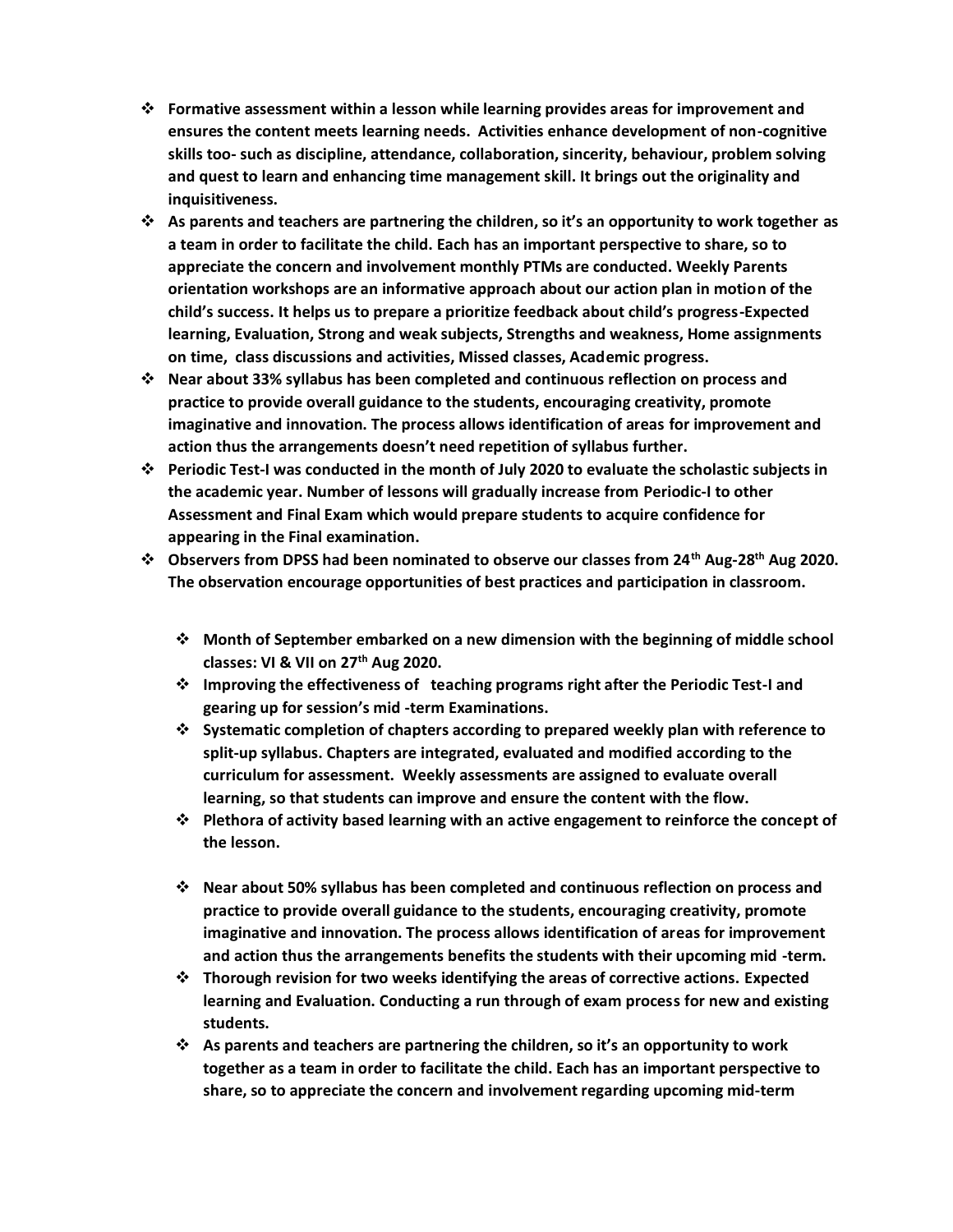**Examination -Parents orientation workshops were conducted with the help of Exam department as an informative approach about our action plan in motion of the child's success.**

- ❖ **Mid-term Examination was conducted in the month of Oct-2020 (9th-16th Oct) written & oral to evaluate the scholastic subjects in the academic year. Number of lessons was gradually increased from Periodic-I to Mid-term, which prepares students to acquire confidence for appearing in the upcoming Final examination. Solving subject wise Q/A of mid-term for syntactic analysis.**
- ❖ **Art and craft, project based assignments were given during autumn break for proper coordination of life skill activities.**
- ❖ **Preparation and compilation of mark-list and academic report card. Parent-Teacher Interaction for distribution of mid-term report.**
- ❖ **Periodic Test-II was conducted in the month of Jan 2021 to evaluate the scholastic subjects in the academic year. Nearly coverage of 90% syllabus, well assess of the system and with growth in the scholastic strategies of technology.**
- ❖ **Annual Examination was conducted in the month of March 2021, and Session was concluded with Annual report card distribution.**

#### ❖ **OUR INCORPORATION:**

- ❖ **Providing all subjects classes from Nov 2020**
- ❖ **Encouraging 100% e-attendance**
- ❖ **Upcoming monthly syllabus and lesson plan**
- ❖ **Activity based classes on every Friday**
- ❖ **Monitoring of lessons through weekly evaluation**
- ❖ **Improvising e-content accordingly**

### ❖ **OUR INTENTION:**

- ❖ **Psychological analysis understanding the problem of the students in e-learning**
- ❖ **Previous lessons understanding**
- ❖ **Persuading to follow a specific timetable**
- ❖ **Building confidence**
- ❖ **Giving equal importance in classroom to all students**
- ❖ **Extra hours of special attention**
- ❖ **Revising the basic skills of LSRW**
- ❖ **Being patient and understanding**
- ❖ **Building relationships with children**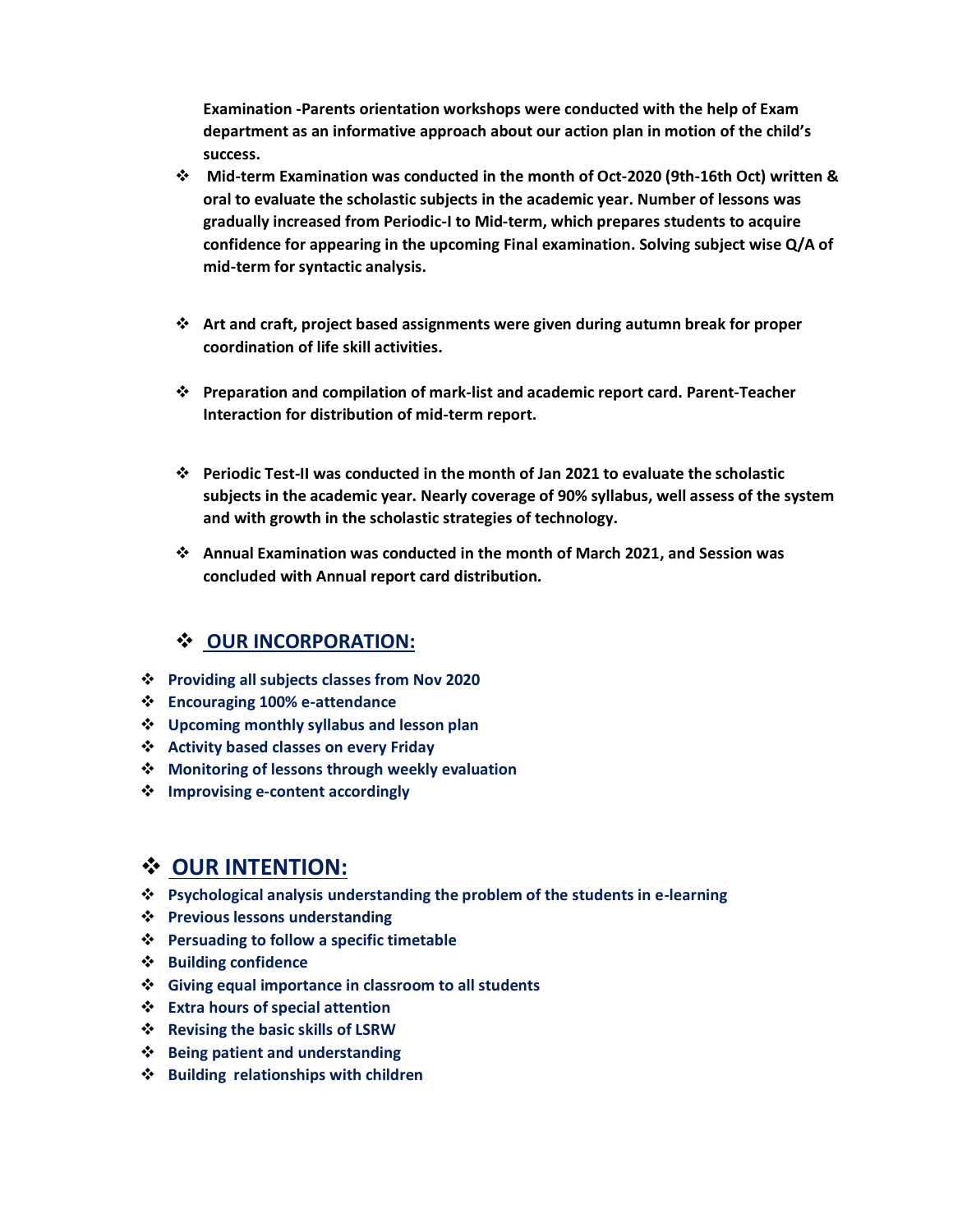# **CO-CURRICULUM ACTIVITIES**

# **E-SUMMER CAMP-2020**

### OBJECTIVES:

- ❖ **Why is summer camp important**? -------- Summer camp is important because it offers a structured opportunity for children to grow and explore their interests. It's a unique sessions allowing kids to become independent and self-confident, while socializing and making aware of the essence of activities and even learning new skills. Yong minds absorbing the benefits of their STEM experiences that witness growth and development in all sphere.
- ❖ **Summer camp benefits**--- **1.** Camp helps kids build a unique interest------So if a child has an interest in anything outside of the core school subjects or sports, they can learn and gain experience. So, camp is one very good event, and allows for a time for kids to kick the tires on a new interest. **2.** Camp reinvents and eliminates categories---- A child may become known as studious, quiet, etc. while attending school with the same people around but in the camp they can be boisterous in another setting, given the chance making changes in interest and witnessing growth.

## SCHEDULED: 15TH-19TH JUNE 2020, 8AM-1PM

#### OVERVIEW:

- $\div$  The programme was designed for the enhancement and management of skills required, achieving success and opportunities for personal growth that last a lifetime.
- ❖ The core design of the programme are as follows:
	- **Yoga and Meditation**
	- **Explorer's Club**
	- **Music**
	- **Dance**
	- **Magic shows**
	- **Story telling session**
	- **Spell-bee**
	- **Math Tricks**
	- **Celebrity in conversation**
- ❖ Vision of the camp was focused on overall personality development along with creative sessions. "*WE ALL CAN MAKE A DIFFERENCE*"-----is a unique concept, instilling the belief that each individual is capable of making a difference.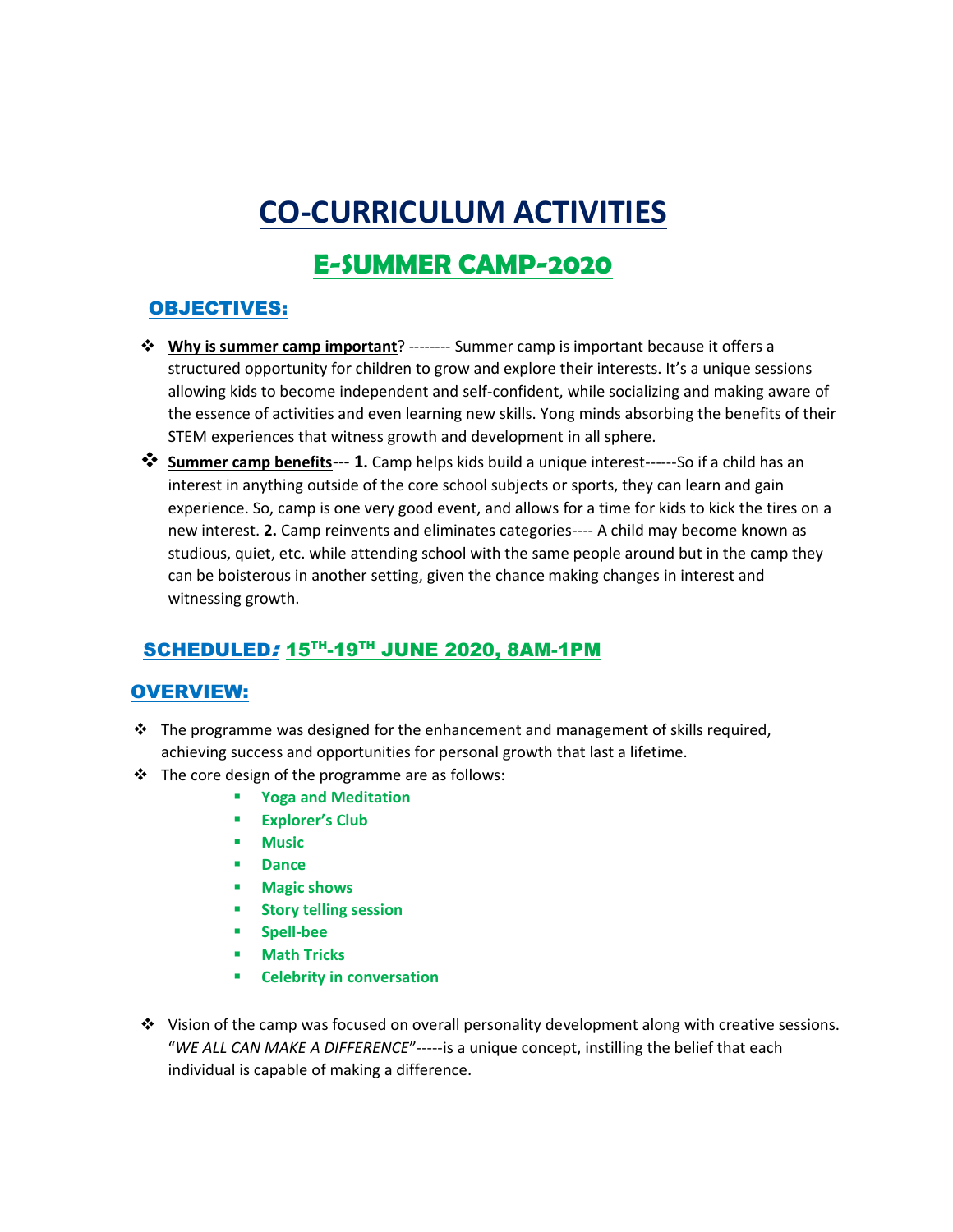## ❖ E-SUMMER CAMP-A Gateway to Children's Development

- ❖ **Delhi Public School Hajipur's** initiatives on Child-focused programme taking its commitment for children's quality education and growth is another way an opportunity to horn certain life skills while having fun. Children in the age group of three to eleven years are in the moulding stage. So, right skills Imparted now can help them shape and design their future. Summer camp has come up with designs to help children gain different life skills which not only help themselves but also keeping discipline in day to day life.
- ❖ The camp has introduced with **YOGA AND MEDITATION** keeping in view of the present scenario fostering mental calmness, improve health, heal aches and pains, and keeping sickness at bay. The session was conducted by *Mr. Ravi Sharma* an experienced Yoga instructor from Delhi committed to making a difference in the educational field by applying extensive knowledge of yogic philosophy and psychology.
- ❖ The **EXPLORER'S CLUB (FASTRACK CAMPS**) promotes the virtual scientific exploration and experiment of land, sea, air and space. The camp offers a fun, energetic day camp experience for young learners, keeping the focus on fun while providing an opportunity to explore the world are once in –a lifetime experience! The sessions were designed into four set of explorations:
	- **E** *Ready, Set, Travel* The children signed up for a virtual adventure to different countries around the world!
	- *Destination Constellation* Students blast off for a lively space adventure through the solar system.
	- *Water Wonders* Through home based scientific exploration, students understand the important role water plays in the lives of humans.
	- **EXT** Anatomy of Me-Through the exploration of different anatomical or body systems (skeletal, respiratory, digestive, circulatory & nervous) children explore the human anatomy and learn to develop healthy habits.
- ❖ The soulful **MUSIC** can stimulate the mind; it allows us to feel nearly or possibly all emotions that we experience in our lives. Introducing music lessons to children by *Mr. Jaydeep Sinha* a versatile musician from Kolkata with a focus on Ghazals. He is a poised and charismatic soloist who quickly masters new repertoires. His classical lessons on rhythmic and tempo can yield profound effects on their creative development. Children learns the ascending- descending, building scales and ragas, Indian and western classical fusion.
- ❖ The perfect blend of **DANCE** and creativity was incorporated by our certified Zumba instructor *Mrs. Satarupa Mohanta* a fantastic dance performer and trainer, she is a recognized ECA teacher in Kolkata who has include zumba into an exercise and creative play! **Zumba fitness sessions** helps the kids learn few easy moves, improves fitness and coordination, elevates selfconfidence and learns good rhythm.
- ❖ The **MAGIC SHOW** was all the way from Mumbai virtually by *Mr. Mandar Patil* owner of Patils House of Magic and Entertainment, a well-established magic house customizing magic shows and magicians worldwide. Kids love magic as it's a key ingredient of childhood; it was learning new adventure of discovery, mystery and wonderment. Learning few magic tricks was easy-tofollow illusions!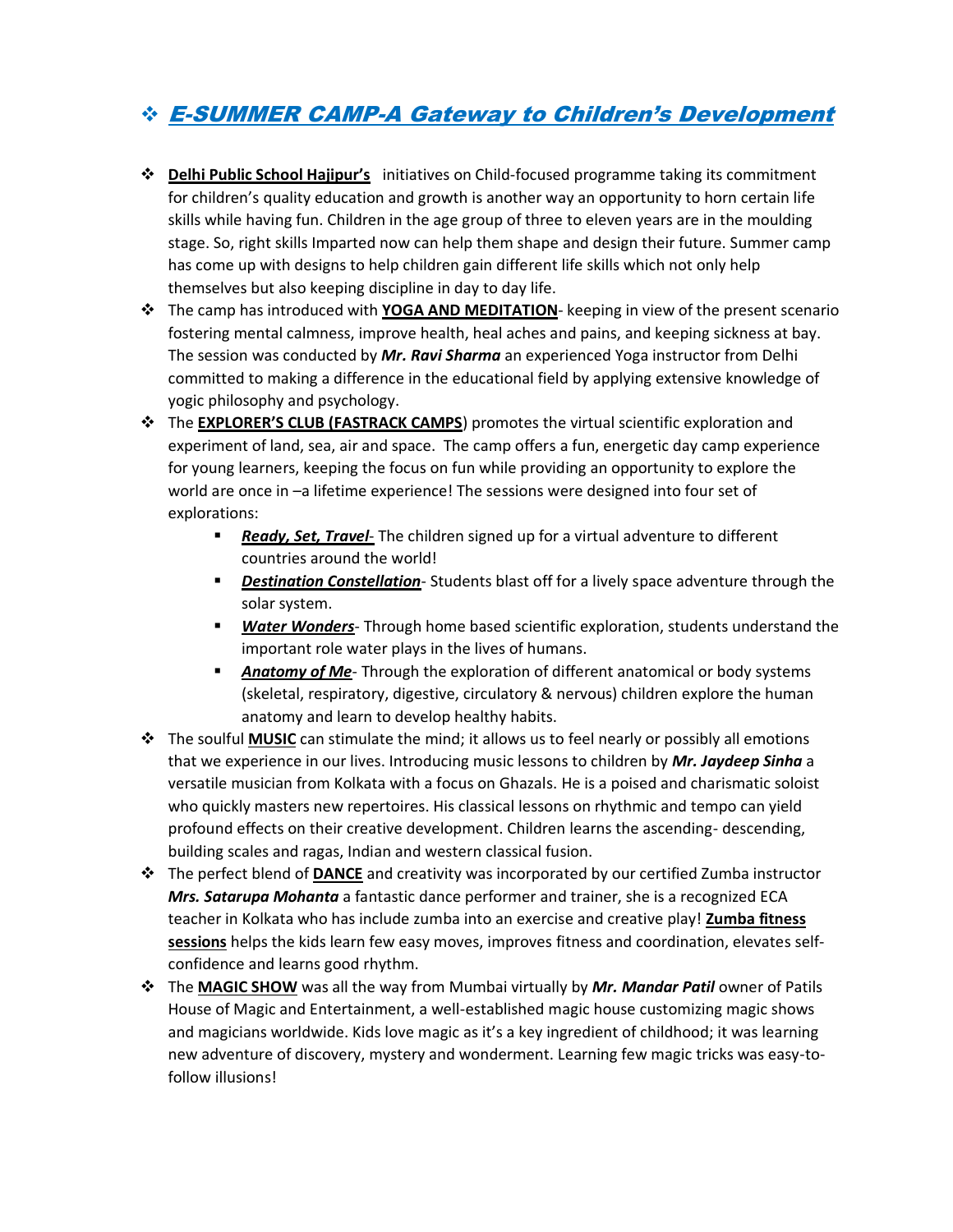- ❖ **CELEBRITY IN CONVERSATION** with *Mr. Rohan Patoley*, the television presenter and director at TRAVEL XP world's leading travel channel. He is an explorer at heart and an excellent orator. His quest to explore took the children to a world enriched with education and experiences which serves as a unique insight that was not too less than magic. His oration delves the young mind into personality development, goal setting, time management and implementing three D's in life- Decision, Dedication and Delight. The session was apt to say: *"Not all classrooms have four walls"!*
- ❖ **MATH TRICKS, SPELL BEE AND STORY TELLING SESSIONS** were conducted by all the academic mentors where children grasp the language and math through the innovative design which further implement communication skills, role play, pictorial and chart presentation and mind reading number techniques that aid in arithmetic computations.

LASTING BENEFITS OF SUMMER CAMP*: No matter the time of year, we are never too far from the incoming; the essence of all these activities was developing positivity and achieving the goal with flying colours.*

#### CONCLUSION:

❖ Keeping the vision in mind, the DPS HAJIPUR team always endeavours for the best. The sessions were enjoyable and it was made interesting, unique and purpose based through various curriculum. Last but not the least healthy competitions were arranged as *VOICE OF THE CARNIVAL* and *RISING STAR OF THE CARNIVAL* to inculcate sportsman spirit and positivity in their personalities. The benefits and the outcomes, the stories of positive impact and structured opportunity that really stand out.

## ❖ Special Events:

- ❖ INDEPENDENCE DAY CELEBRATION(15TH AUGUST 2020)- **The 74th Independence Day was celebrated with utmost serenity and commitment. It was of great pride and honour for DPS Hajipur to celebrate the day virtually with around 150 participants.**
- ❖ **FLAG HOISTING** *–***In the school campus by our office staffs maintaining social distancing.**
- ❖ **NATIONAL PLEDGE & ANTHEM- In unison**
- ❖ **ADDRESSING THE DAY BY PRINCIPAL SIR**
- ❖ **SPEECHES BY- CHAIRPERSON AND MEMBERS**
- ❖ **TRIBUTE TO OUR NATIONAL HEROES BY NURSERY KIDS-VIDEO CLIPPINGS**
- ❖ **PATRIOTIC MEDLEY BY CLASS-II,III &IV**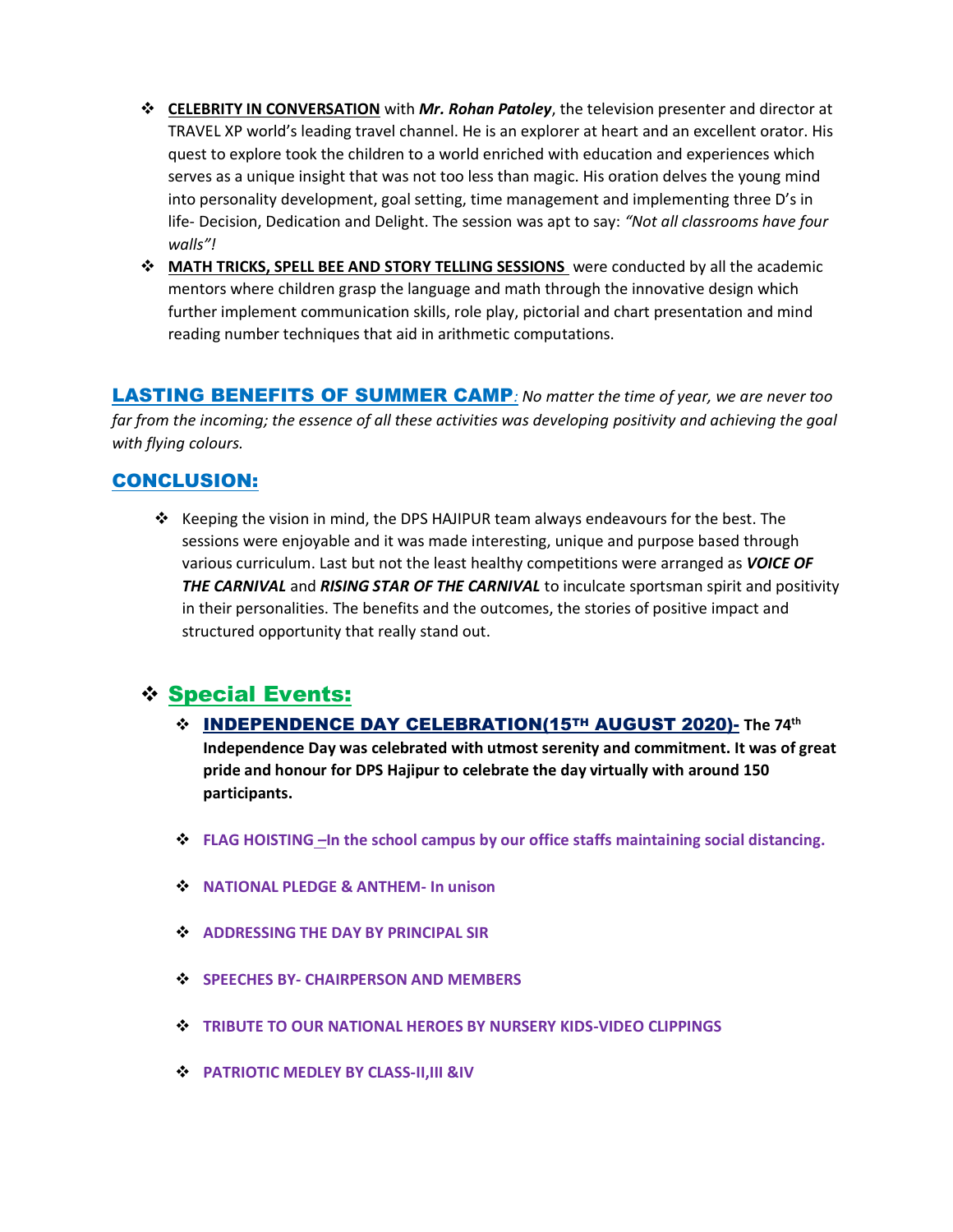- ❖ **ENGLISH SPEECH-ON INCREDIBLE INDIA :BY CLASS V**
- ❖ **CAPTIVATING TRIBUTE TO RESPECT OUR MOTHERLAND-BY CLASS-I:VIDEO CLIPPINGS**
- ❖ **HINDI SPEECH ON IMPORTANCE OF INDEPENDENCE DAY:BY CLASS-V**
- ❖ **GROUP SONG(PATRIOTIC) BY CLASS-V**
- ❖ **A TRIBUTE TO THE PEOPLE OF OUR COUNTRY:BY CLASS-KG:VIDEO CLIPPINGS**
- ❖ **ENGLISH SPEECH-ON FREEDOM:BY CLASS-V**
- ❖ **SKIT ON SWACHH BHARAT MOVEMENT: BY CLASS-IV & V**
- ❖ **RECITATION OF HINDI POEM: JHANSI KI RANI-BY CLASS-V**
- ❖ **HEART-TOUCHING TRIBUTE TO OUR COUNTRY'S UNIQUE CULTURE & HERITAGE: BY CLASS-II & III**
- ❖ **A MUSICAL TRIBUTE :BY ALL MENTORS**
- ❖ *INAUGURATION OF OUR e-MAGAZINE – ELIXIR-1 ST ISSUE*
- ❖ **"Excellence is the gradual result of always striving to do better."- The recognition of the excellence of students at the right time-**
- ❖ **FROM THE PRINCIPAL'S DESK**
- ❖ **FROM THE EDITORIAL BOARD**
- ❖ **STUDENTS WORK: IMPRESSIONNANT-Students canvas, students strokes, colour collectives, the art palette, the classicists, student's message board, innocent tribute by toddlers, our wonder kids, smiling future of DPS**
- ❖ Teachers' Day celebration(5th Sep 2020)- **Brilliant enactment and great attempt by the children as a mark of their love, respect , gratitude, and adding grace to the day for their teachers.**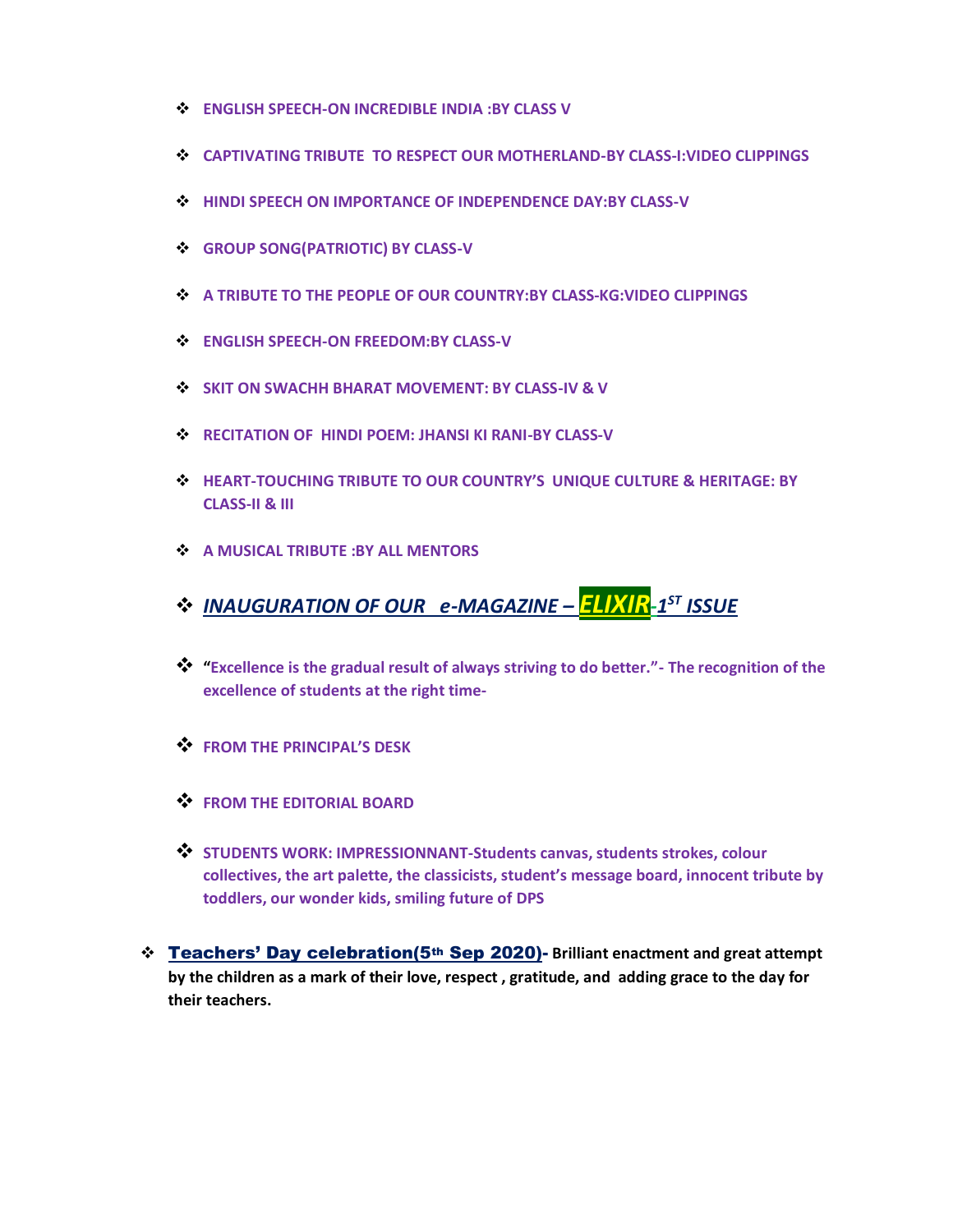- ❖ Gandhi Jayanti celebration(2nd Oct 2020)- *To commemorate the 151 birth anniversary of Mahatma Gandhi, students and teachers spoke about the life and ideologies revering our 'Father of the Nation' as well as about the iconic leader Lal Bahadur Shastri, whose birthday too is celebrated on the 2nd of October.*
- ❖ **Ringing in the celebration time and filling every heart with joy and festivity, a special message was conveyed on Dusshera- 'victory of good over evil' , adding rich hues to the autumn break.**
- ❖ CHRISTMAS CARNIVAL(25TH DECEMBER 2020)- **Celebration of a day of love, sharing and giving. The whole atmosphere was painted with Christmas hue.** *The event flow that is filled with happiness, adventure, fun, joy and a blast of emotions to witness.*
	- 1. **PRAYER: A GIFT TO GOD**
	- **2. PRINCIPAL'S MESSAGE ON CHRISTMAS DAY**
	- **3. BIRTH OF JESUS (POEM)**
	- **4. FA LA LA LA (SONG)**
	- **5. INTERESTING FACT**
	- **6. SANTA'S CHRISTMAS (SKIT)**
	- **7. JOY TO THE WORLD (SONG)**
	- **8. CHRISTMAS PUZZLES I**
	- **9. CHRISTMAS STORY: THE LITTLE MATCH GIRL (NARRATION WITH SOUND LESS VIDEO)**
	- **10. ALL THINGS BRIGHT AND BEAUTIFUL (POEM)**
	- **11. JINGLE BELL ROCK (DANCE)**
	- **12. CHRISTMAS PUZZLES II**
	- **13. THE GIFT OF THE MAGI (SKIT)**
	- **14. OH CHRISTMAS TREE (POEM)**
	- **15. WE WISH YOU A MERRY CHRISTMAS (DANCE)**
	- **16. VOTE OF THANKS**
	- **17. JINGLE BELL MUSIC**